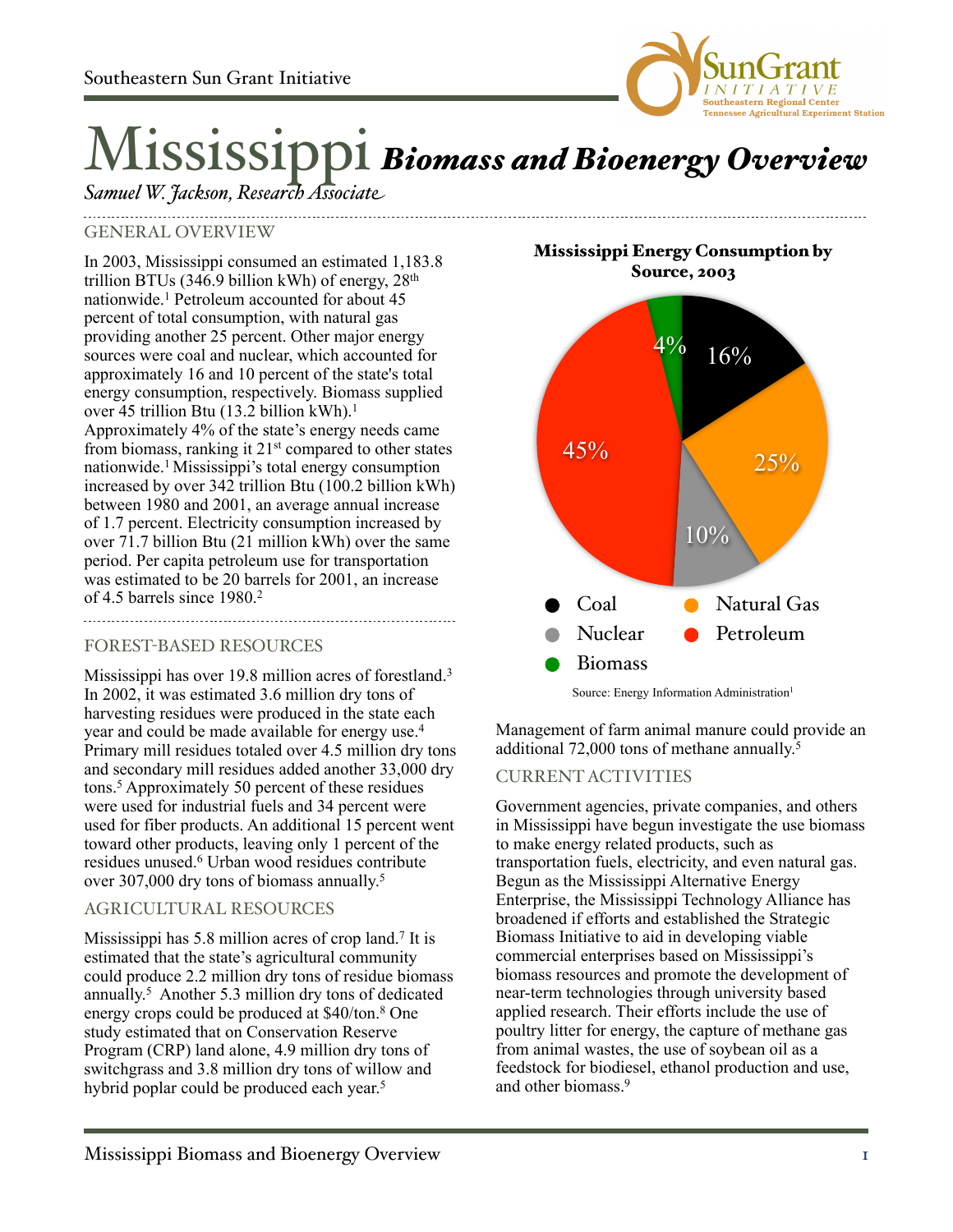The Mississippi Biomass Council serves as a forum for assessing available biomass resources in the state, supports the utilization of new technologies, and encourages biomass related economic development. In 2003, they produced a feasibility study on the use of biodiesel in the state.10 In early April, 2006, the group hosted the Fifth Annual Southern Bioproducts Conference where leaders in research and industry gathered to present and discuss research on biomass utilization.

Mississippi State University (MSU) has a Biomass-Based Energy Group that has projects in several areas (<http://www.abe.msstate.edu/Biomass/>). One focus is on the production of syngas. Other projects include switchgrass production and harvesting, downdraft gasification, and syngas fermentation. The University's Department of Forest Products is also working in the area. Two example projects are the bio-oil research being conducted in the Forest Product Laboratory and the joint effort with TimTek where small diameter trees are utilized for fiber-based products.

The United States Department of Agriculture, Agricultural Research Service maintains a Research Center in Stoneville, MS. Biomass related research conducted at this facility relates to cotton, soybean, and other crop resources.

Some private companies, such as Mississippi Ethanol LLC., are developing bio-based enterprises in Mississippi. Mississippi Ethanol LLC., in conjunction with MSU and a grant from the Department of Energy, is developing an ethanol production system using wood wastes as a feedstock in stead of corn. Southern Biodiesel, located in Jackson, MS, is a leading producer of biodiesel. The primary feedstocks used in this facility are soybean oil and poultry fat.

#### LINKS TO OTHER MISSISSIPPI RESOURCES

Mississippi Department of Agriculture and Commerce <http://www.mdac.state.ms.us/>

Mississippi Division of Energy, Renewable & Alternative Energy [http://www.mississippi.org/](http://www.mississippi.org/content.aspx?url=/page/3091&) [content.aspx?url=/page/3091&](http://www.mississippi.org/content.aspx?url=/page/3091&)

Mississippi Forestry Commission [http://](http://www.mfc.state.ms.us/) [www.mfc.state.ms.us/](http://www.mfc.state.ms.us/)

### **CITATIONS**

1) U.S. Department of Energy, Energy Information Administration, "Table S3. Energy Consumption Estimates by Source, 2003." [http://](http://www.eia.doe.gov/emeu/states/sep_sum/html/pdf/sum_btu_tot.pdf) [www.eia.doe.gov/emeu/states/sep\\_sum/html/pdf/sum\\_btu\\_tot.pdf](http://www.eia.doe.gov/emeu/states/sep_sum/html/pdf/sum_btu_tot.pdf)

| <b>Mississippi's Biomass Resources</b>               |
|------------------------------------------------------|
| <b>Corn Produced (Silage and Grain)<sup>14</sup></b> |
| 1,141,000 tons                                       |
| Soybeans Produced <sup>14</sup>                      |
| 1,287,000 tons                                       |
| <b>Wheat Produced<sup>14</sup></b>                   |
| 129,210 tons                                         |
| <b>Conservation Reserve Program<sup>15</sup></b>     |
| 951,341 acres enrolled                               |
| <b>Municipal Solid Waste<sup>16</sup></b>            |
| $3,170,149$ tons generated                           |
| <b>Logging Residues4</b>                             |
| 3.6 million dry tons                                 |
| Poultry <sup>14</sup>                                |
| 834,108,000 head                                     |
| Livestock <sup>14</sup>                              |
| 1,334,400 head                                       |

Overall, the state currently has 12 facilities producing some type of biopower. 11 Mississippi currently has one landfill producing methane for energy, with 11 more landfills identified as potential program sites.<sup>12</sup>

At the state government level, Mississippi offers a variety of incentives for developing, installing, and/or using biomass related energy. These include lowinterest loans for renewable energy and energy efficiency projects as well as a biofuels production incentive where producers of biodiesel and ethanol would receive \$0.20 per gallon of annual production (up to 30 million gallons) for a period of ten years. The TVA Green Power Program is also available through most Mississippi electrical utilities.13

2) U.S. Department of Energy, Energy Efficiency and Renewable Energy. 2006. Mississippi Energy Statistics. [http://www.eere.energy.gov/states/](http://www.eere.energy.gov/states/state_specific_statistics.cfm/state=MS) [state\\_specific\\_statistics.cfm/state=MS](http://www.eere.energy.gov/states/state_specific_statistics.cfm/state=MS)

3) Mississippi Forestry Association. 2005. Mississippi Forest Facts Flyer <http://www.msforestry.net/pdf/forestryfactsflyer.pdf>

4) U.S. Department of Agriculture, Forest Service Forest Inventory and Analysis Unit Timber Product Output Data 2003. [http://](http://srsfia1.fia.srs.fs.fed.us/) [srsfia1.fia.srs.fs.fed.us/](http://srsfia1.fia.srs.fs.fed.us/)

5) Milbrandt, A. A Geographic Perspective on the Current Biomass Resource Availability in the United States. 2005. U.S. Department of Energy, National Renewable Energy Laboratory. [http://www.nrel.gov/](http://www.nrel.gov/docs/fy06osti/39181.pdf) [docs/fy06osti/39181.pdf](http://www.nrel.gov/docs/fy06osti/39181.pdf)

6) U.S. Department of Agriculture Forest Service, Forest Inventory and Analysis. Mississippi's Timber Industry – An Assessment of Timber Product Ouput and Use, 1999. Unit [http://www.srs.fs.usda.gov/pubs/rb/](http://www.srs.fs.usda.gov/pubs/rb/rb_srs080.pdf) [rb\\_srs080.pdf](http://www.srs.fs.usda.gov/pubs/rb/rb_srs080.pdf)